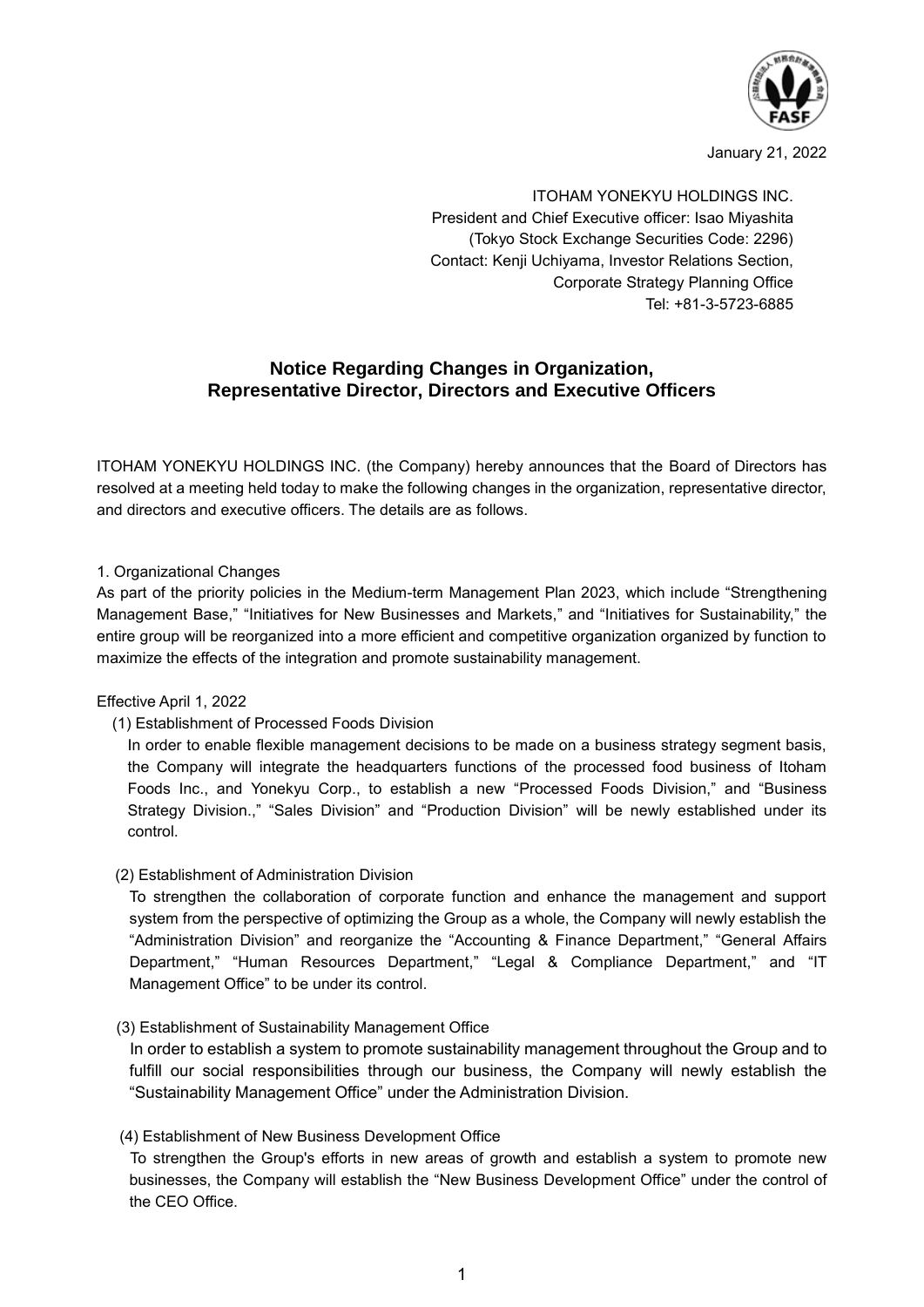## (5) Establishment of Public & Investor Relations Office

To enhance communication with stakeholders and improve corporate value, the Company will establish the "Public & Investor Relations Office" under the President's Office, and reorganize the "Public Relations Section" and "Investor Relations Section" into an organization under the control of the "Public & Investor Relations Office".

## 2. Resignation of Representative Director

Late June 2022 (Subject to resolution at the Ordinary General Meeting of Shareholders of ITOHAM YONEKYU HOLDINGS INC.)

| Name                       | New | Current                                                                                                                    |
|----------------------------|-----|----------------------------------------------------------------------------------------------------------------------------|
| <u>Ikurou</u><br>Shibayama | -   | <b>Executive Vice President</b><br>In charge of Group Processed Foods<br><b>Business</b><br>In charge of Quality Assurance |
|                            |     | Chief Executive Officer, Itoham Foods<br>Inc.<br>Director, Yonekyu Corp.                                                   |

\*He is scheduled to retire from all positions and titles other than Executive Vice President of ITOHAM YONEKYU HOLDINGS INC. on April 1, 2022.

## 3. Selection of Candidates for New Directors

Late June 2022 (Subject to resolution at the Ordinary General Meeting of Shareholders of ITOHAM YONEKYU HOLDINGS INC.)

| Name       | New                                                                              | Current                                   |
|------------|----------------------------------------------------------------------------------|-------------------------------------------|
| Koichi Ito | Director Managing Executive Officer                                              | Senior Executive Officer                  |
|            | Chief Operating Officer, Processed Foods                                         | Director, Deputy Chief Operating Officer, |
|            | Business Div.                                                                    | Processed Foods Div., and Senior          |
|            | Chief Executive Officer, Itoham Foods   General Manager, Business Strategy Div., |                                           |
|            | Inc.                                                                             | Itoham Foods Inc.                         |
|            | Director, Yonekyu Corp.                                                          |                                           |

\*He is scheduled to assume all positions and titles other than Director of ITOHAM YONEKYU HOLDINGS INC. on April 1, 2022.

## Name and Brief Profile of Candidate for New Director

| Name<br>(Date of Birth)         | Career background |                                                                     |
|---------------------------------|-------------------|---------------------------------------------------------------------|
|                                 | April, 1997:      | Joined Itoham Foods Inc.                                            |
|                                 | July 2006:        | Executive Officer, Itoham Foods Inc.                                |
|                                 | March 2009:       | Executive Officer and Deputy Chief Operating Officer, Meat Div.,    |
|                                 |                   | Itoham Foods Inc.                                                   |
|                                 | June 2010:        | Director, Itoham Foods Inc.                                         |
|                                 | March 2013:       | Director Executive Officer, Senior General Manager-Food Service     |
|                                 |                   | Sales, Processed Foods Div., Itoham Foods Inc.                      |
| Koichi Ito                      | April 2016:       | Boardmember, ANZCO FOODS LTD.                                       |
| April 2018:<br>(March 16, 1975) |                   | Senior Executive Officer, ITOHAM YONEKYU HOLDINGS INC.<br>(Current) |
|                                 | March 2019:       | Executive Director and General Manager, Corporate Strategy          |
|                                 |                   | Planning Office, Yonekyu Corp.                                      |
|                                 | April 2020:       | Director and Chief Operating Officer, Meat Div., Itoham Foods Inc.  |
|                                 | April 2021:       | Director, Deputy Chief Operating Officer, Processed Foods Div.,     |
|                                 |                   | and Senior General Manager, Business Strategy Div., Itoham Foods    |
|                                 |                   | Inc.(Current)                                                       |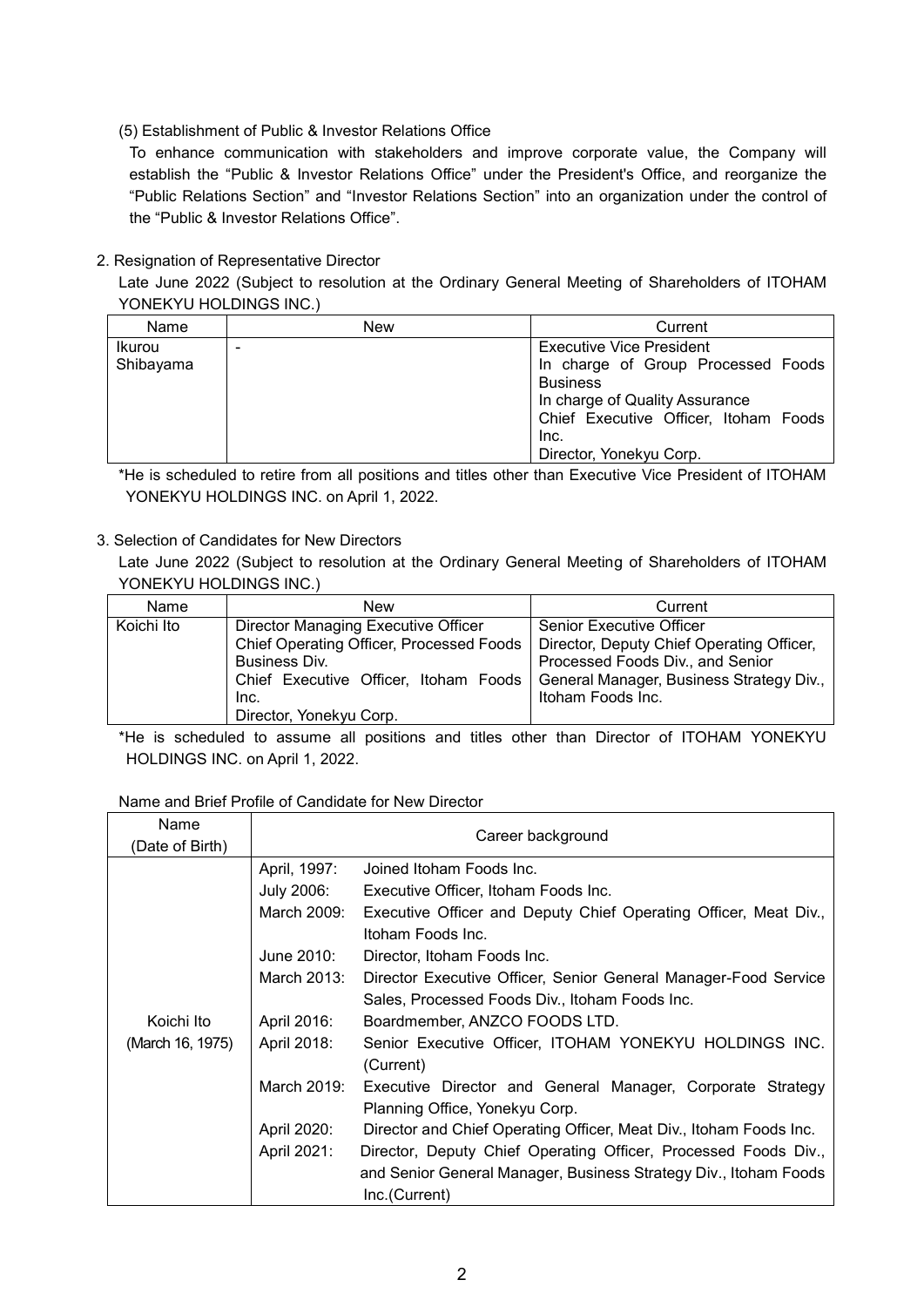4. Appointment and Promotion of Executive Officers, and Changes in the Scope of Responsibilities and Duties of Directors and Executive Officers Effective April 1, 2022

| Eliecuve April 1, ZUZZ |                                                                     |                                            |
|------------------------|---------------------------------------------------------------------|--------------------------------------------|
| Name                   | <b>New</b>                                                          | Current                                    |
| Katsuhiro Ito          | Director Managing Executive Officer                                 | Director Managing Executive Officer        |
|                        | <b>Chief Financial Officer</b>                                      | In charge of Corporate (Accounting &       |
|                        | In charge of Compliance                                             | Finance / General Affairs / Human          |
|                        | Senior Managing Director, Itoham Foods                              | Resource Dept.)                            |
|                        | Inc.                                                                | In charge of Compliance                    |
|                        | Director, Yonekyu Corp.                                             | Senior Managing Director, Chief Financial  |
|                        |                                                                     | Officer, Itoham Foods Inc.                 |
| Takamasa               | Director Managing Executive Officer                                 | Director Senior Executive Officer          |
| Wakaki                 | <b>Chief Operating Officer, Meat Business</b>                       | <b>Group Meats Business</b>                |
|                        | Div.                                                                | Chief Operating Officer, Meats Div.        |
|                        | Executive Director, Itoham Foods Inc.                               | <b>Executive Director, Chief Operating</b> |
|                        | Director, Yonekyu Corp.                                             | Officer, Meat Div., Itoham Foods Inc.      |
| Masayuki               | <b>Managing Executive Officer</b>                                   | <b>Senior Executive Officer</b>            |
| Yoneda                 | Deputy Senior General Manager,                                      | <b>Executive Director, Chief Operating</b> |
|                        | Processed Foods Business Div.                                       | Officer, Processed Foods Div., Itoham      |
|                        | Executive Director, Itoham Foods Inc.                               | Foods Inc.                                 |
| <b>Takeshi</b>         | <b>Senior Executive Officer</b>                                     | Senior Executive Officer                   |
| Koyama                 | General Manager, CEO Office and                                     | General Manager, CEO Office and            |
|                        | General Manager, Corporate Strategy                                 | General Manager, Corporate Strategy        |
|                        | <b>Planning Office</b>                                              | <b>Planning Office</b>                     |
|                        | In charge of Group Logistics                                        | In charge of Group Logistics               |
|                        |                                                                     | General Manager, ABC Business              |
|                        |                                                                     | <b>Promotion Office</b>                    |
| Tsuyoshi               | <b>Senior Executive Officer</b>                                     | <b>Senior Executive Officer</b>            |
| Fukunishi              | Asian Best Chicken Co., Ltd (temporary                              | Executive Director, Yonekyu Corp.          |
|                        | transfer)                                                           | Senior General Manager-Production          |
| Yoshiyuki              | <b>Senior Executive Officer</b>                                     | Senior Executive Officer                   |
| Ishimatsu              | Senior General Manager-Production Div.,                             | <b>Chief Group Production Officer</b>      |
|                        | Processed Foods Business Div.                                       | Purchasing Dept.                           |
|                        | In charge of Purchasing Dept.                                       | Senior General Manager-Production,         |
|                        | In charge of Central Research Institute                             | Processed Foods Div., Itoham Foods Inc.    |
| Tomoyuki               | <b>Senior Executive Officer</b>                                     | <b>Senior Executive Officer</b>            |
| Ushimaru               | Senior General Manager-Sales Div.,                                  | Senior General Manager-Sales Div.,         |
|                        | Processed Foods Business Div.                                       | Processed Foods Div., Itoham Foods Inc.    |
|                        |                                                                     |                                            |
|                        |                                                                     |                                            |
|                        | Chief Executive Officer, Itoham Sales Inc.                          | Chief Executive Officer, Itoham Sales Inc. |
| Kouki Haruna           | <b>Executive Officer</b>                                            | <b>Executive Officer</b>                   |
|                        | Senior General Manager-Business                                     | <b>Deputy General Manager-Business</b>     |
|                        | <b>Strategy Div., Processed Foods Business</b>                      | Strategy Div., Processed Foods Div. and    |
|                        | Div.                                                                | General Manager, Marketing Dept.,          |
|                        |                                                                     | Itoham Foods Inc.                          |
| Katsumi<br>Nozawa      | <b>Executive Officer</b>                                            | <b>Executive Officer</b>                   |
|                        | Deputy Senior General Manager,                                      | General Manager, PMI Office                |
|                        | Administrative Div,                                                 | Executive Director, Yonekyu Corp.          |
|                        | and General Manager, PMI Office                                     | <b>Chief Financial Officer</b>             |
| Akira Maeda            | Executive Officer (new)                                             | General Manager, Accounting & Finance      |
|                        | General Manager, Accounting & Finance<br>Dept., Administration Div. | Dept.                                      |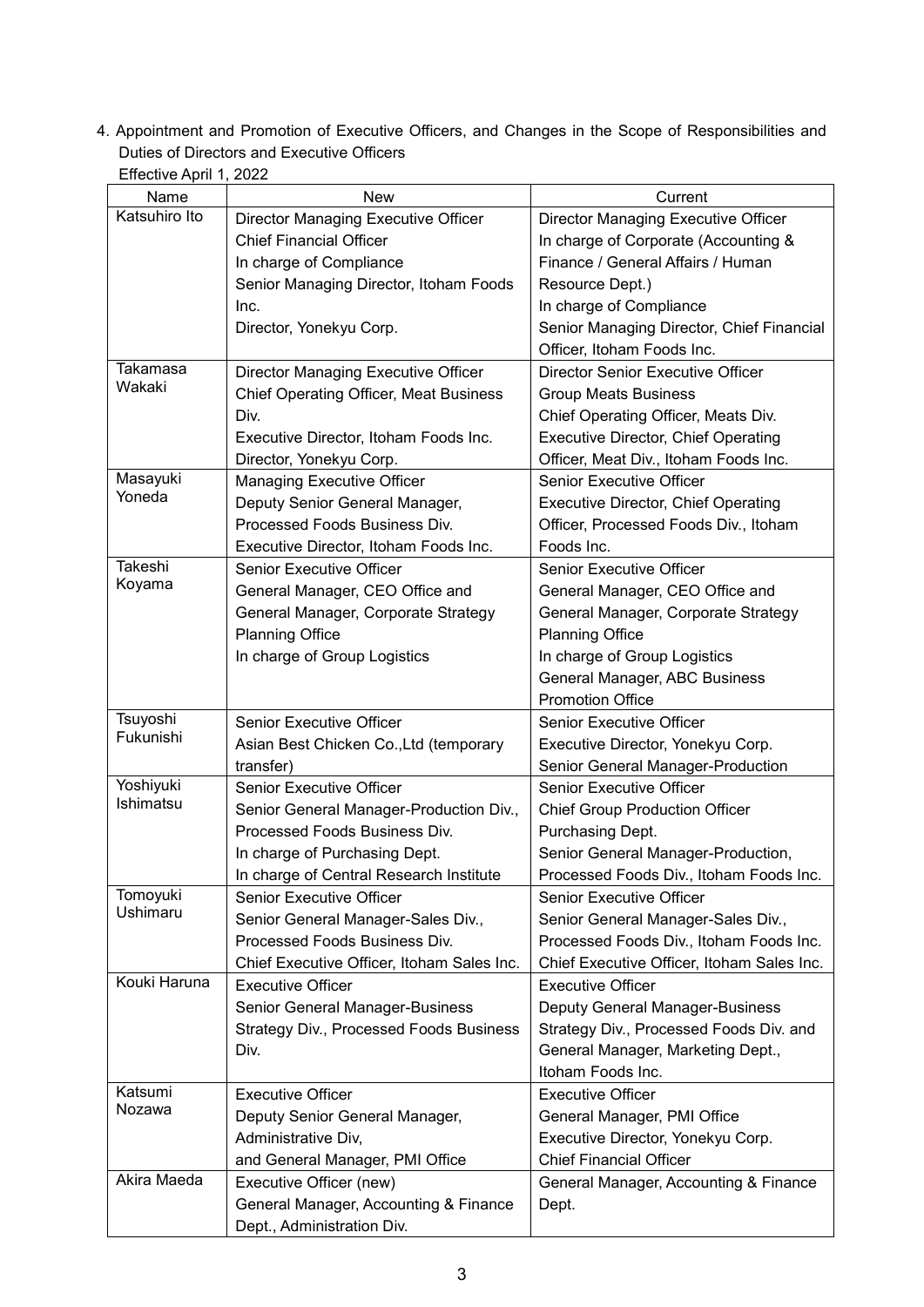| Name                | <b>New</b>                             | Current                               |
|---------------------|----------------------------------------|---------------------------------------|
| Hiroyuki Tamai      | <b>Executive Officer</b>               | <b>Executive Officer</b>              |
|                     | General Manager, New Business          | General Manager, Processed Food       |
|                     | Development Office                     | Business Dept., Yonekyu Corp.         |
|                     |                                        | / General Manager, Marketing Unit     |
|                     |                                        | and Manager, Sales Promotion Section  |
| Hirohiko            | <b>Executive Officer</b>               | <b>Executive Officer</b>              |
| Yoshino             | Senior General Manager-Imported Meat,  | <b>Deputy Senior General</b>          |
|                     | Meat Business Div.                     | Manager-Imported Meat, Meat Div.      |
|                     |                                        | General Manager, Meat Business Dept., |
|                     |                                        | Yonekyu Corp.                         |
| Takuya<br>Hashimoto | <b>Executive Officer</b>               | <b>Executive Officer</b>              |
|                     | General Manager, IT Management Office, | General Manager, IT Management Office |
|                     | Administration Div.                    | and Manager, MIRAIKIBAN Section       |

# 5. Resignation of Executive Officers

Effective March 31, 2022

| Name         | <b>New</b>                              | Current                                 |
|--------------|-----------------------------------------|-----------------------------------------|
| Masaaki Sone | Advisor, Production Div. (*1)           | <b>Senior Executive Officer</b>         |
|              |                                         | Chief Group R&D Officer                 |
|              |                                         | In charge of Central Research Institute |
| Ryuji Otsuki | Chief Executive Officer, Itoham Meat    | <b>Executive Officer</b>                |
|              | Sales East Inc.(*2)                     | Senior General Manager-Imported Meat,   |
|              |                                         | <b>Meat Business Div.</b>               |
| Hidetoshi    | Chief Executive Officer, Yonekyu Delica | <b>Executive Officer</b>                |
| Noguchi      | Foods Corp.                             | Chief Executive Officer, Yonekyu Delica |
|              |                                         | Foods Corp.                             |

\*1 The Advisor is scheduled to take office on April 1, 2022.

\*2 Chief Executive Officer of Itoham Meat Sales East Inc. is scheduled to take office on April 1, 2022.